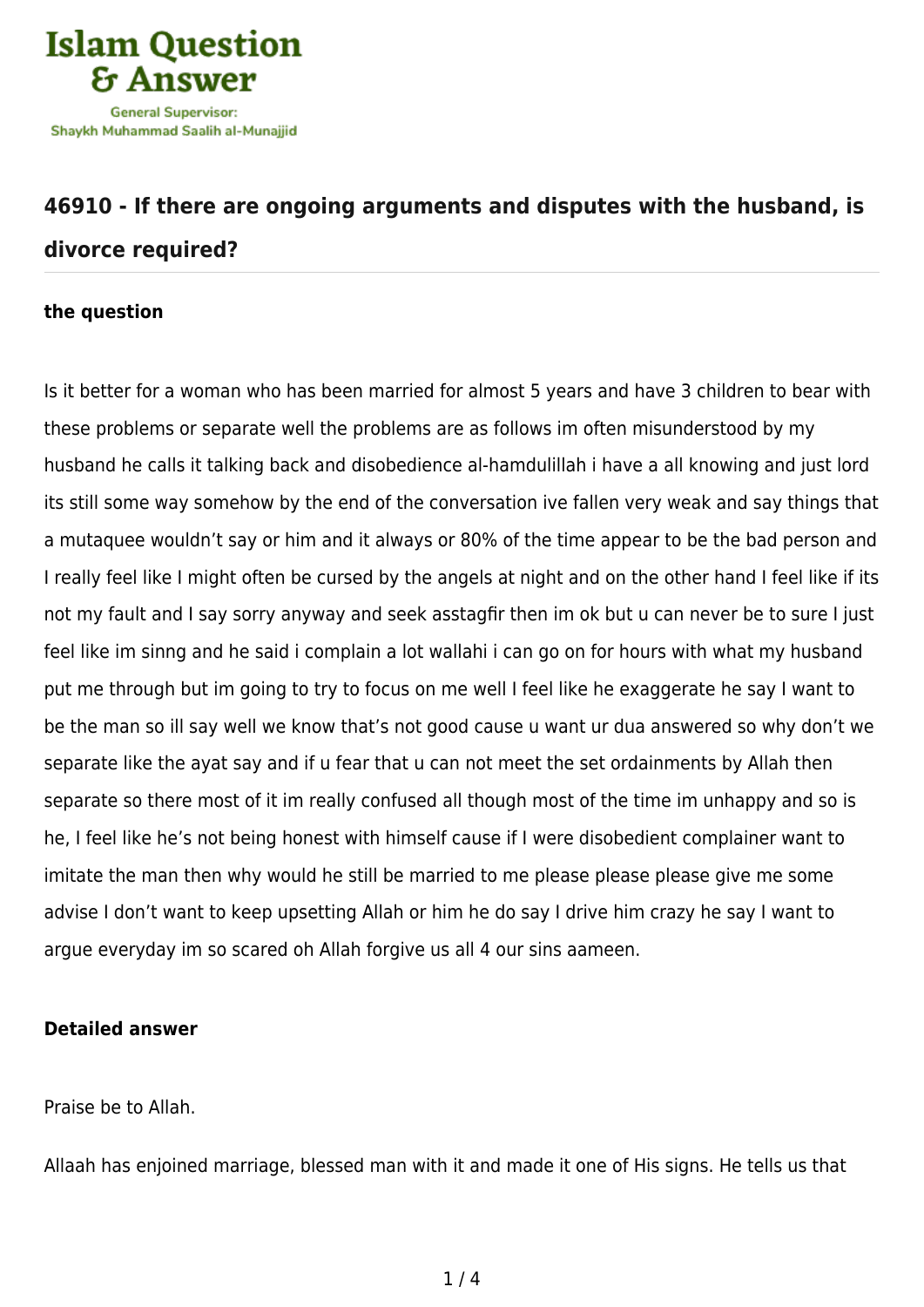

one of the greatest wisdoms behind marriage is to create tranquillity, love and compassion between the spouses. Allaah says (interpretation of the meaning):

"And among His Signs is this, that He created for you wives from among yourselves, that you may find repose in them, and He has put between you affection and mercy"

[al-Room 30:21].

The purpose of marriage that Allaah intended cannot be achieved unless the spouses treat one another kindly, which means that each of them should do his or her duty towards the other.

The wife should obey her husband on a reasonable basis, and allow him to do what Allaah has permitted of physical enjoyment, and stay in her house and not go out except with his permission. She has the right that her husband should clothe her, spend on her and provide accommodation for her on a reasonable basis, and she is entitled to kind treatment from him. Allaah says (interpretation of the meaning): "and live with them honourably" [al-Nisa' 4:19].

Our advice to the husband, first of all, is to do his duty towards his wife. If he sees some shortcoming in her in some aspect, then there may be some other aspect in her that calls him to stay with her and not divorce her. Allaah says (interpretation of the meaning): "If you dislike them, it may be that you dislike a thing and Allaah brings through it a great deal of good" [al-Nisa' 4:19]. And the Prophet (peace and blessings of Allaah be upon him) said: "No believing man should hate a believing woman. If he dislikes one of her characteristics, he may be pleased with another." Narrated by Muslim (1469) from Abu Hurayrah.

We think that the husband has done that, and that despite what he finds in his wife he should put up with her harm, and perhaps this is what the sister is surprised at, that the husband divorce her. Because the husband, by his wisdom and reason, can see that there is the possibility of correcting and changing his wife, and he is aware that the harm that would result from the break-up of the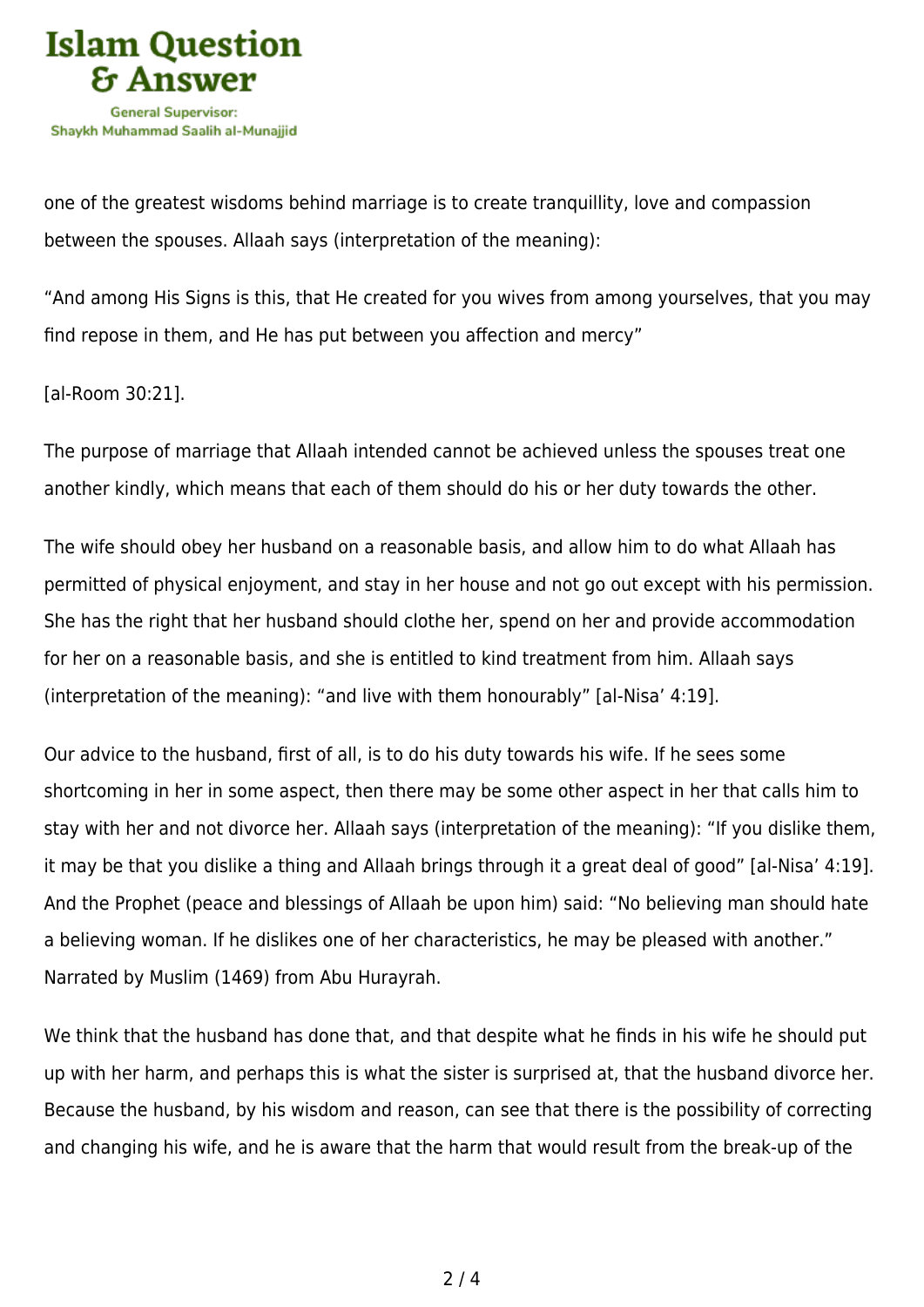

family and loss of his children through divorce is greater than the harm that results from arguments and her showing disrespect to him.

Our advice to the wife is to fear Allaah with regard to her husband and remember that he is her Paradise and her Hell. She may enter Paradise because of him or she may enter Hell. The Prophet (peace and blessings of Allaah be upon him) said: "Look at how you are with him – the husband – because he is your Paradise and your Hell." Narrated by Ahmad (18524); classed as hasan by al-Albaani in al-Silsilah al-Saheehah (220). Allaah has enjoined her to obey him on a reasonable basis, and the Prophet (peace and blessings of Allaah be upon him) told women of the great rights that the husband has over the wife, and that if he were to order anyone to prostrate to anyone, he would have ordered the wife to prostrate to the husband, as was narrated by al-Tirmidhi (1159) from Abu Hurayrah and classed as saheeh.

The wise woman does that which Allaah has enjoined upon her, and she does not transgress the limits set by Allaah. Transgression of the wife against the husband includes reviling him and arguing with him a great deal. If they have children, then it is more sinful, because her reviling him makes the children dare to disobey their father, and he loses respect in their eyes, and this has a negative impact on their upbringing.

If you know that you can set right the mistakes that you have made, then you must hasten to do that, by seeking forgiveness, repenting, regretting it and resolving not to do such things again. You must also ask your husband for forgiveness and obey him and treat him kindly. Thus you will earn the pleasure of Allaah and the pleasure of your husband, and you will raise your children well. This is the domestic bliss that many people miss out on, which slips through their fingers, but they are careless or too arrogant to set things straight.

If you think that you are not able to set things straight or have no intention of doing so, then we advice you to separate and ask your husband for khula', and you have to give him whatever you